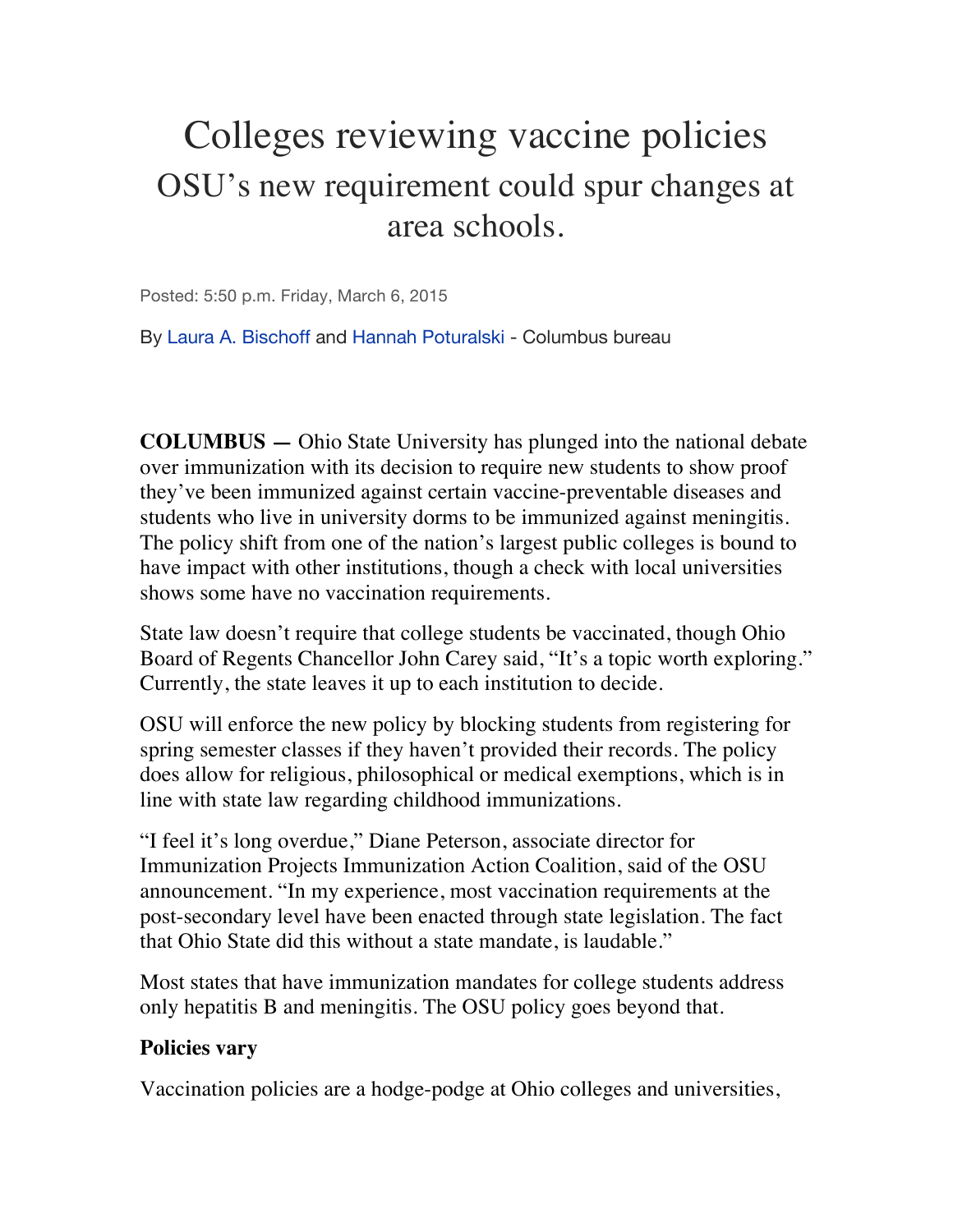ranging from no requirements to strict requirements depending on whether students live on campus or are enrolled as international students.

Here is a list of what some local schools require:

**Wright State University:** no requirement for general admission; residential students must be vaccinated against measles, mumps, rubella (MMR), tetanus, diphtheria, and pertussis. It also is recommended that they be immunized against hepatitis B and meningitis; international students face the same requirements as residential students, plus they must have a tuberculosis screening.

**University of Dayton:** All students must have MMR vaccinations and disclose whether they've been immunized against meningitis and hepatitis B.

**Central State University:** No requirements, but students are asked to fill out a health form that includes vaccination records; students in dorms must disclose whether they've been immunized against meningitis and hepatitis B. Policies are under review, a CSU spokeswoman said.

**University of Cincinnati:** No requirements for general admission; students in health-related fields face some requirements.

**Miami University:** Applicants must include their vaccination dates and international students must provide documentation from their doctors' offices.

**Clark State Community College:** No requirement; students studying health-related fields face some requirements.

**Sinclair Community College:** No requirements.

**Ohio State University:** All new students enrolling for fall 2015 and later will be required to have vaccinations for: diphtheria, tetanus, pertussis, polio, measles, mumps, rubella, hepatitis B and varicella (chickenpox). Students who are new to residence halls also will be required to have the meningococcal vaccination.

## **Outbreaks spur change**

Mumps and measles outbreaks have prompted institutions across the country to re-examine their immunization policies.